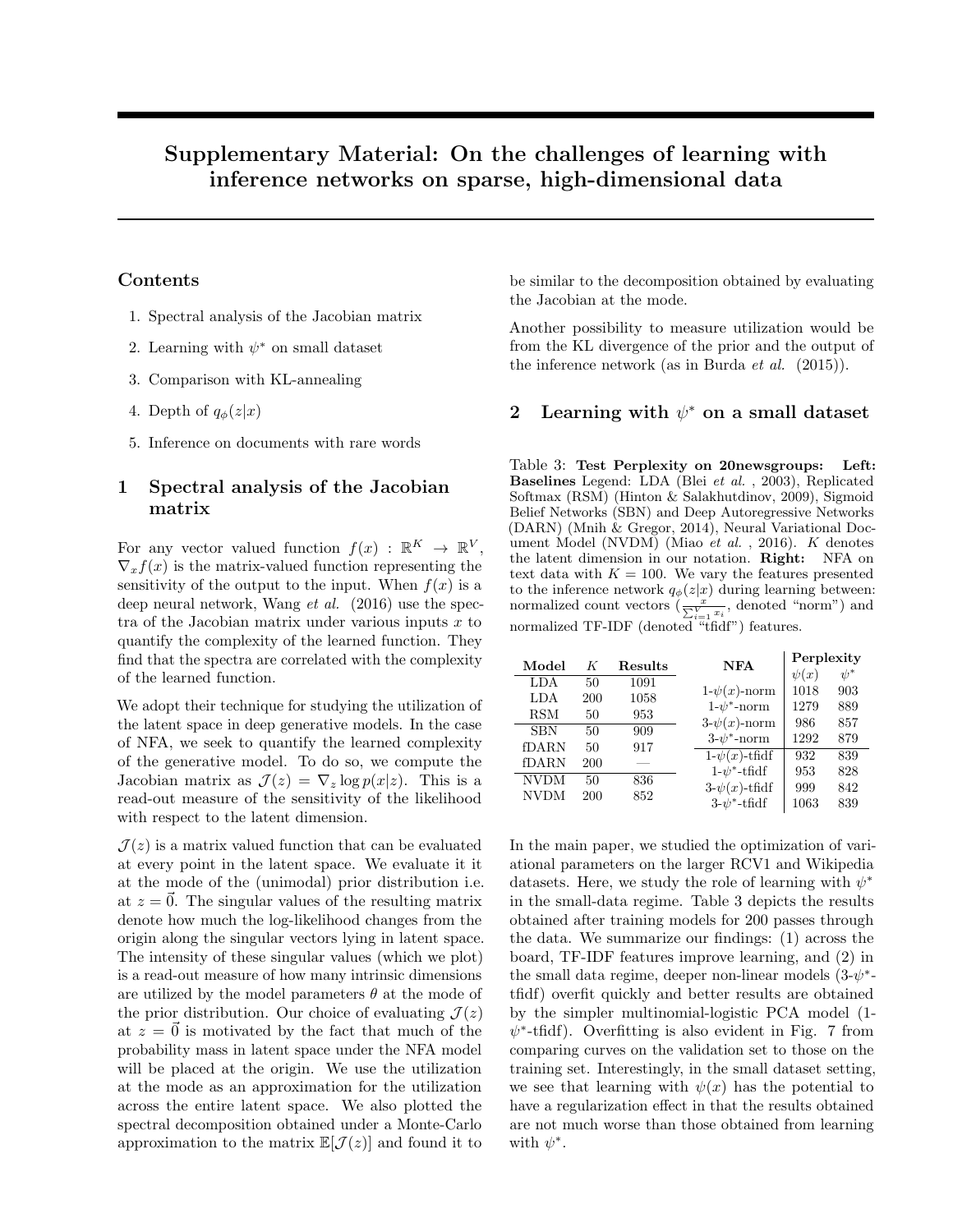

Figure 7: 20Newsgroups - Training and Held-out Bounds: Fig. 7a, 7b denotes the train (held-out) perplexity for different models. Fig. 7c depicts the log-singular values of the Jacobian matrix for the trained models.



Figure 8: RCV1 - Training and Held-out Bounds: Fig. 8a, 8b denotes the train (held-out) perplexity for different models. Fig. 8c depicts the log-singular values of the Jacobian matrix for the trained models.

For completeness, in Fig. 8, we also provide the training behavior for the RCV1 dataset corresponding to the results of Table 1 (in the main paper). The results here, echo the convergence behavior on the Wikipedia dataset.

#### 3 Comparison with KL-annealing

An empirical observation made in previous work is that when  $p(x|z;\theta)$  is complex (parameterized by a recurrent neural network or a neural autoregressive density estimator (NADE)), the generative model also must contend with overpruning of the latent dimension. A proposed fix is the annealing of the KL divergence term in Equation  $(2)$  (e.g., Bowman *et al.*, 2016) as one way to overcome local minima. As discussed in the main paper, this is a different failure mode to the one we present in that our decoder is a vanilla MLP – nonetheless, we apply KL annealing within our setting.

In particular, we optimized  $\mathbb{E}_{q_{\phi}(z|x)} [\log p_{\theta}(x|z))]$  –  $\eta$ KL( $q_{\phi}(z|x)||p(z)$ ) where  $\eta$  was annealed from 0 to 1 (linearly – though we also tried exponential annealing) over the course of several parameter updates. Note that doing so does not give us a lower bound on the likelihood of the data during learning until  $\eta = 1$ . There are

few established guidelines about the rate of annealing the KL divergence and in general, we found it tricky to get it to work reliably. We experimented with different rates of annealing for learning a three-layer generative model on the Wikipedia data.

Our findings (visualized in Fig. 10) are as follows: (1) on sparse data we found annealing the KL divergence is very sensitive to the annealing rate – too small an annealing rate and we were still left with underfitting (as in annealing for 10k), too high an annealing rate (as in 100k) and this resulted in slow convergence; (2) learning with  $\psi^*$  always outperformed (in both rate of convergence and quality of final result on train and heldout data) annealing the KL divergence across various choices of annealing schedules. Said differently, on the Wikipedia dataset, we conjecture there exists a choice of annealing of the KL divergence for which the perplexity obtained may match those of learning with  $\psi^*$  but finding this schedule requires significant trial and  $error - Fig. 10 suggests that we did not find it. We$ found that learning with  $\psi^*$  was more robust, required less tuning (setting values of  $M$  to be larger than 100 never hurt) and always performed at par or better than annealing the KL divergence. Furthermore, we did not find annealing the KL divergence to 1 to relize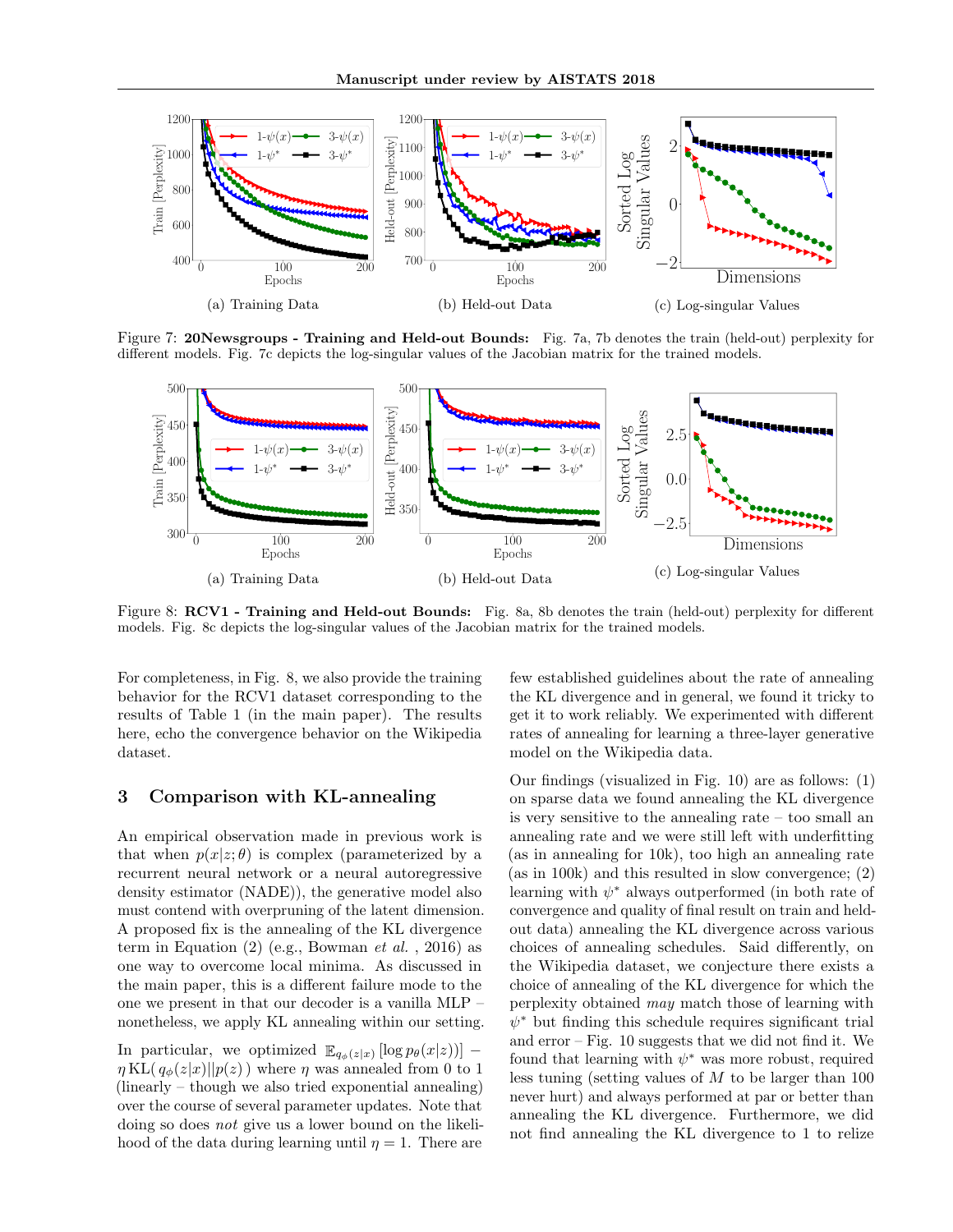good results for the experiments on the recommender systems task.

## 4 Depth of  $q_{\phi}(z|x)$

Can the overall effect of the additional optimization be learned by the inference network at training time? The experimental evidence we observe in Fig. 9 suggests this is difficult.

When learning with  $\psi(x)$ , increasing the number of layers in the inference network slightly decreases the quality of the model learned. This is likely because the already stochastic gradients of the inference network must propagate along a longer path in a deeper inference network, slowing down learning of the parameters  $\phi$  which in turn affects  $\psi(x)$ , thereby reducing the quality of the gradients used to updated  $\theta$ .

## 5 Inference on documents with rare words

We sample 20000 training and held-out data points; we compute  $KL(\psi(x) \| \psi^*)$  (both are Normal distributions and the KL is analytic) and the number of rare words in each document (where a word is classified as being rare if it occurs in less than 5% of training documents). For each document, we normalize both values to be between 0 and 1 using:  $\frac{c_i - min(c)}{max(c) - min(c)}$  where c is the vector of KL divergences or number of rare words. We sort the paired values by the KL divergence and plot them in Fig. 11. The x-axis corresponds to the index of the sampled datapoints and the y-axis corresponds to the normalized value of both the KL divergence and the number of rare words in the document. As before, we observe that the documents that the inference network's initial parameters are worst on (for which the variational parameters must change the most –measured in KL divergence) are those which have many rare words.

#### References

- Blei, David M, Ng, Andrew Y, & Jordan, Michael I. 2003. Latent dirichlet allocation. JMLR.
- Bowman, Samuel R, Vilnis, Luke, Vinyals, Oriol, Dai, Andrew M, Jozefowicz, Rafal, & Bengio, Samy. 2016. Generating sentences from a continuous space. In: CoNLL.
- Burda, Yuri, Grosse, Roger, & Salakhutdinov, Ruslan. 2015. Importance weighted autoencoders. In: ICLR.
- Hinton, Geoffrey E, & Salakhutdinov, Ruslan R. 2009. Replicated softmax: an undirected topic model. In: NIPS.
- Miao, Yishu, Yu, Lei, & Blunsom, Phil. 2016. Neural Variational Inference for Text Processing. In: ICML.
- Mnih, Andriy, & Gregor, Karol. 2014. Neural variational inference and learning in belief networks. In: ICML.
- Wang, Shengjie, Plilipose, Matthai, Richardson, Matthew, Geras, Krzysztof, Urban, Gregor, & Aslan, Ozlem. 2016. Analysis of Deep Neural Networks with the Extended Data Jacobian Matrix. In: ICML.